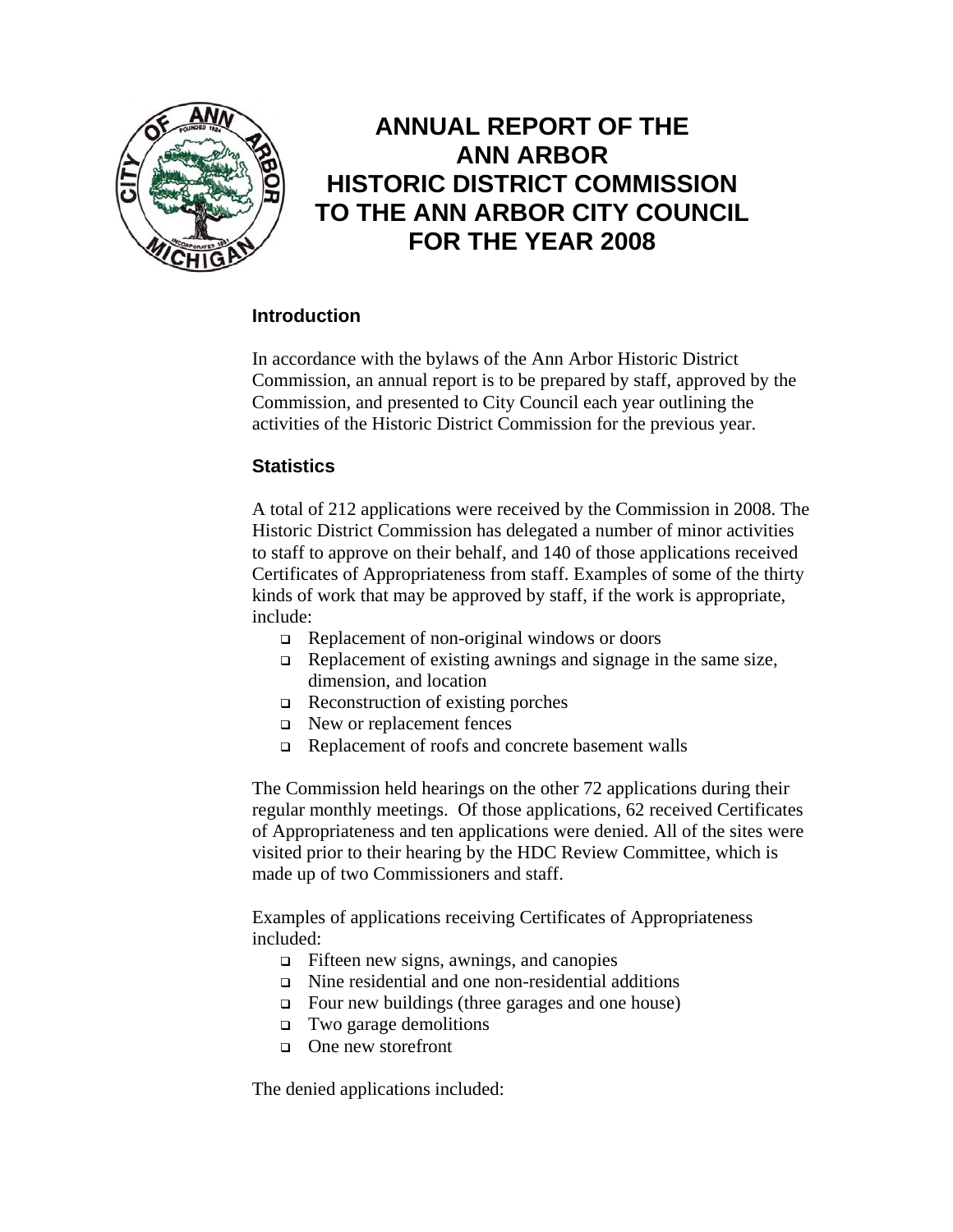- Two applications to demolish garages and two applications to demolish houses, which were denied because the structures contributed to the historic district
- Four applications to remove original windows which were determined to be repairable
- $\Box$  One application to replace stucco with cementitious siding
- $\Box$  One application for cementitious siding that had already been installed without prior HDC review or building permits

### **Awards**

Each year during May (National Preservation Month), the Historic District Commission presents Historic Preservation Awards to property owners who have shown dedication to preservation by rehabilitating or maintaining their historic property. The Ann Arbor Historic District Commission's 2008 awards were presented by Mayor John Hieftje during the May 5, 2008 City Council meeting. A reception for award recipients was held at the Michigan Theatre preceding the ceremony at City Council.

#### *Rehabilitation Awards*

Rehabilitation Awards recognize substantial work which returns a property to a state of utility through repair or alteration. The work facilitates contemporary needs but respects the features of the property which are significant to its historic and architectural values.

# **Award to: Patrick McCauley For: Sinclair-Richmond-Spathelf House, 1526 Pontiac Trail**



Patrick McCauley has done an exemplary job of restoring and researching this very early Greek Revival home. He believes it dates to as early as the 1830s, with additions in the 1850s and 1860s.It appears to have been built as an outbuilding on what later became the large estate of Jonathan Lund two blocks away at 1324 Pontiac. It was moved to its present location by 1869, when the land was platted as the Partridge Addition and was purchased by the Spathelf family. The property was earlier connected to the Richmond and Sinclair families, early pioneers of the county.

# **Award to: Bill Levleit of Westside Builders For: 513 Fourth Street**



For years this two-story vernacular frame house constructed around 1902 had been left to decay. Parts of the roof had caved in, and floors were rotting to the point where some believed demolition was the only answer. The HDC voted 'no" to one contractor's petition for demolition after hearing from neighbors who wanted it restored. Subsequently, Chris and Bill Levleit, owners of Westside Builders, purchased the property and with the approval of the HDC restored it and constructed an addition in the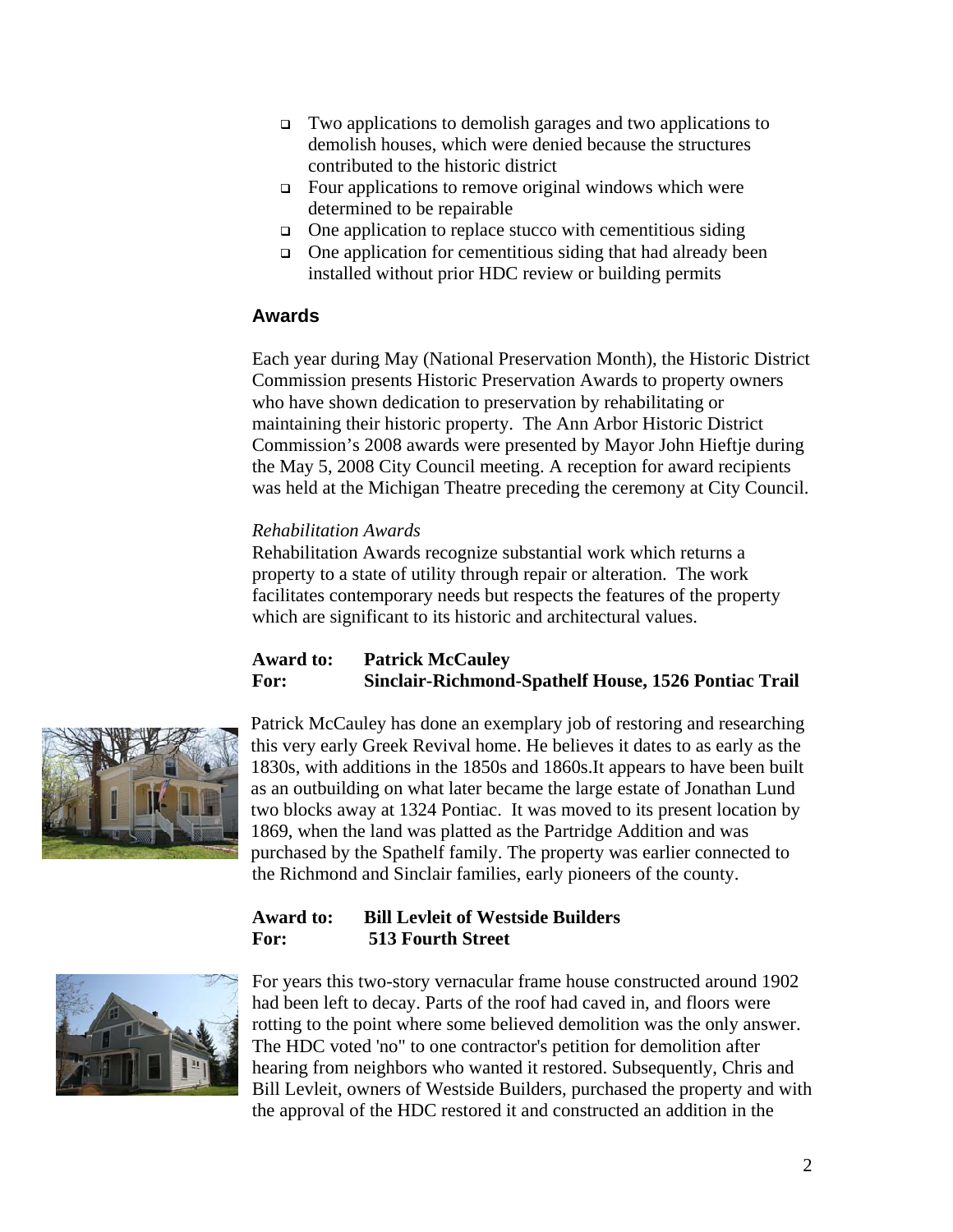back. Special attention was paid to restoring the front porch to its original design and saving the commercial market addition with its unique parapet wall that was added ca. 1925. This building is another example of what can be done with something looks unrestorable. It is a remarkable achievement and we applaud the efforts of Bill and Chris and the crew from Westside Builders. This company is a family-run operation that specializes in additions, renovation and remodeling projects.

# **Award to: University of Michigan For: Observatory Lodge, 1402 Washington Heights.**



This 1930 Tudor-style apartment building has been renovated by the University of Michigan for use by the Division of Kinesiology. The University replaced inappropriate windows (installed in 1982) with new multi-pane casements that match the original steel windows. They repaired the original slate roof, recreated the historic sign, and restored the squirrel weather vane. Inside they restored the lobby with its massive fireplace and Pewabic tiles and repointed the bricks. This sensitive renovation retains the building's historic features while bringing its systems up to date for 21st century use.

#### **Award to: University of Michigan For: Stanford Lipsey Student Publications Building, 420 Maynard Street**



This 1932 Collegiate Gothic building was designed by the architectural firm of Pond and Pond, brothers who were Ann Arbor natives and practiced in Chicago and who also designed the League and the Union. The building has now been totally renovated and updated. The slate roof was repaired.

Some of the windows were replaced and some were repaired but the work was so skillfully done that it is hard to tell which are which. Many interior features were kept including the tile and travertine walls, the original stair rails, and light fixtures. Especially interesting are the colorful zenitherm wall treatments (an asbestos product) which were carefully repaired. Wherever possible, original woodwork, tables, benches, cabinets and doors have also been restored and reused.



### **Award to: Dr. Timothy Wang For: J.D. Baldwin House, 1530 Hill Street**

A beloved landmark at the corner of Hill and Washtenaw, this 1840s stucco over brick Greek Revival house is in the Washtenaw-Hill Historic District. Current owner, Dr. Timothy Wang, has restored the stucco [scored to resemble stone (using string!)], as well as several original windows. He has replanted the landscaping, added lights and an iron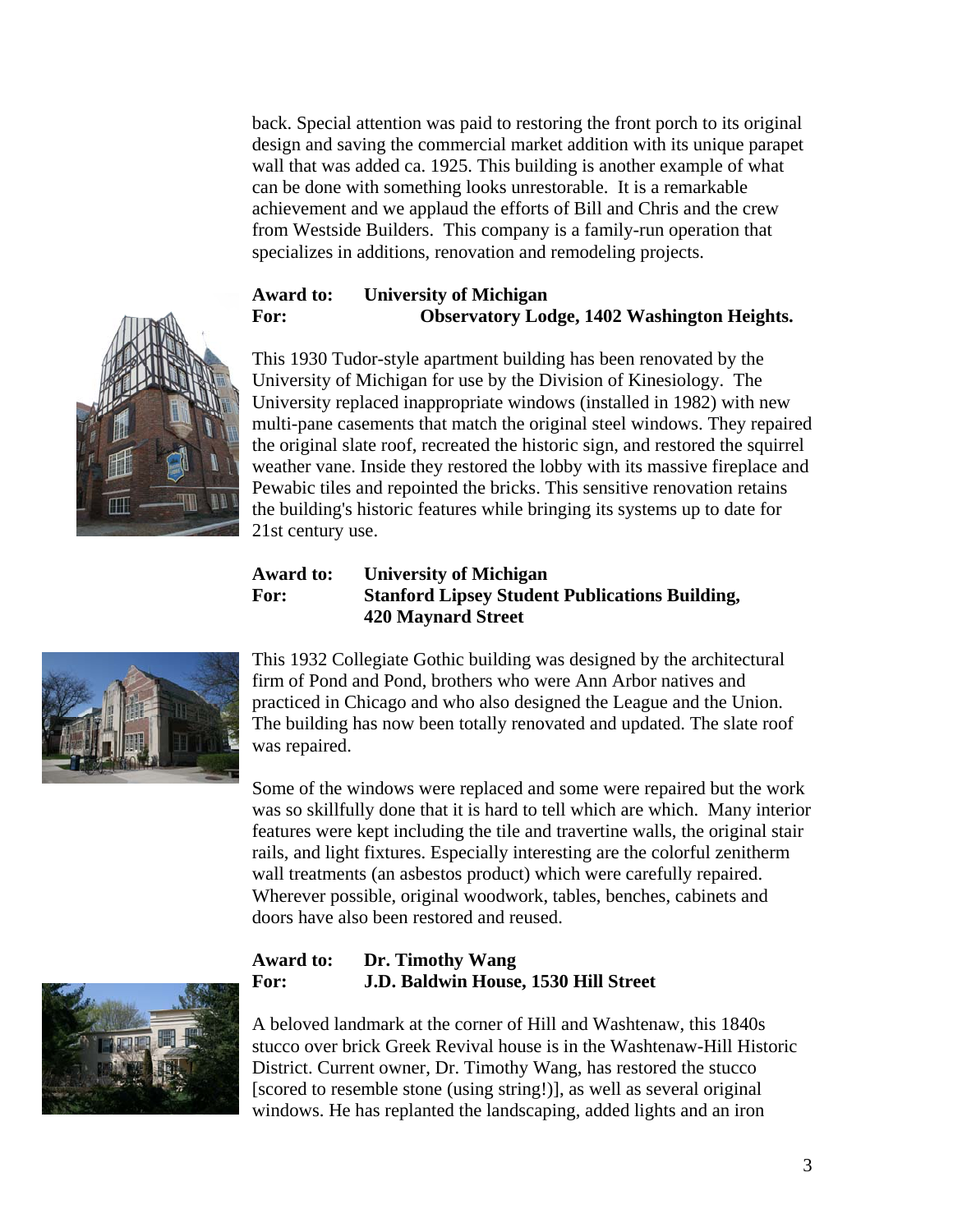fence, and lovingly maintained this very significant historic house.

#### *Preservation Awards*

Preservation awards are given to owners who have maintained superior maintenance and repair of a significant property to preserve its essential historical, cultural or architectural value for a period of 10 years or more.

### **Award to: Jeff Lamb and Ulrike Lau-Lamb For: Jacob Shiltz House, 809 Miller Avenue**



This tiny Greek Revival has been nicely kept up by the owners. It displays characteristics of the 1840s in its style, size and massing and what appear to be original windows. It was built by a family of coopers and carpenters named Shiltz or variations thereof and it remained in the Shiltz family until 1898. It has been owned since 1990 by the current occupants.



#### **Award to: James and Susan Kern For: Francis Hamilton House, 318 South Thayer Street**

This Colonial Revival style home has been owned by Sue and Jim Kern since 1996. Their meticulous preservation of a real "inner-city" property serves as an example to all who believe in sustainability. The house was built in 1906 as a boarding house by Francis M. Hamilton, a Mayor of Ann Arbor and local developer who built other commercial projects along nearby North University, as well as Hamilton Place just off William Street.

# **Award to: Robert C. Metcalf For: Robert Metcalf House, 1052 Arlington Street**



This example of 'modern' architecture was built by architect and U-M Professor Robert C. Metcalf from 1952-1955 as his own home. He still lives there today and maintains it in pristine condition. Metcalf served as Dean of the School of Architecture from 1974-1986. As an early example of Dean Metcalf's work, it is the epitome of modernism in Ann Arbor. The house was 1080 square feet when built and Metcalf and his wife Bettie made additions in 1972 and 1987, doubling its size. Metcalf designed 150 projects (plus more while working for George Brigham), including 80 houses in Ann Arbor.

Metcalf became the first dean of the new College of Architecture and Urban Planning in 1974 when it was split off from the School of Design. He initiated the first doctoral program in architecture, made the school a center for research and doubled its enrollment. He's held offices with the AIA of Michigan, and was given their President's Award for his commitment to training young architects.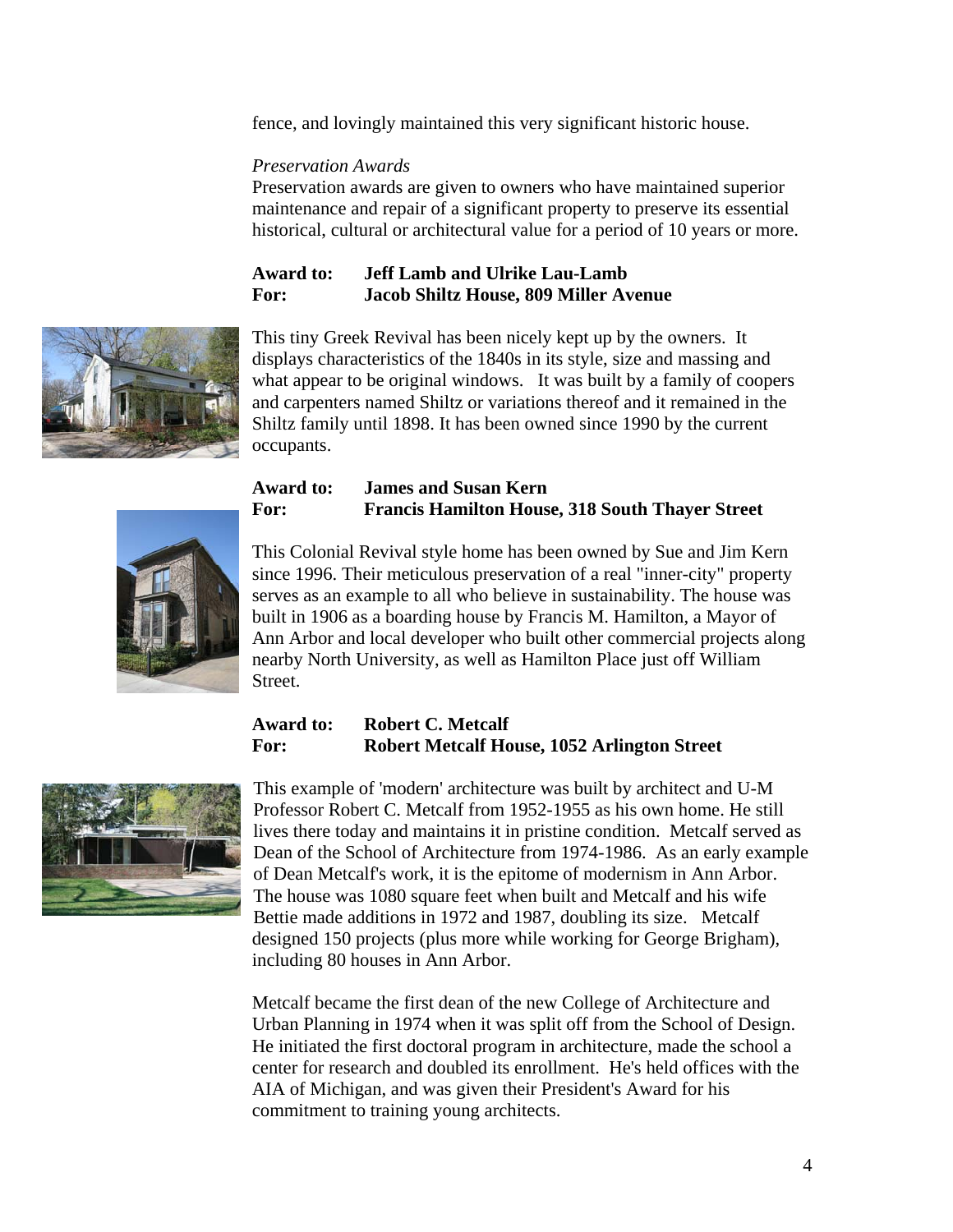## **Award to: Gwen and John Nystuen For: Roy Cowden House, 1016 Olivia Avenue**



This Arts and Crafts house with battered windows and doorway is in immaculate shape. It was built 1913 for Roy W. Cowden, who began as a UM Instructor in Rhetoric and later was Director of the Avery and Julie Hopwood Awards in Creative Writing. Known as "a perceptive and beloved critic of student writing," he was still living here in 1940. John and Gwen Nystuen have lived here since 1963.

# **Award to: Laura and Andrew Strowe For: John Taylor House, 1327 Broadway**



The owners of this ca. 1850 Greek Revival house are artist Laura Strowe and husband who have owned the property since 1979. Erastus and David LeSure sold the property to John Taylor in 1850 and the house was probably built soon afterward. Emil Lorch noticed it in his 1930s studies for the Historic American Buildings Survey and singled it out for its Greek Anthemion grille, doors with two vertical panels, and the flush clapboard siding under the side porch. It is an upright and wing, with its original wooden clapboards and shutters. Laura has glorified her home and neighborhood through numerous art works, many of which have appeared on covers of the Ann Arbor Observer.

#### *Sesquicentennial Awards*

Sesquicentennial Awards are given to businesses and organizations which have been in Ann Arbor for at least 150 years.

### **Award To: Hutzel Plumbing**



Hutzel Plumbing is one of the oldest continuously operating businesses in the state of Michigan. It was founded in Ann Arbor in 1857 as a dry goods and paint store and expanded into the plumbing business 20 years later. The company laid the first water lines for the fire department and later aided in delivering water to individual homes and businesses. They became experts in water works and laid the cast iron pipes in Elgin and Streator Illinois. Originally on Main Street and then on East Washington Street, they moved to South Industrial Boulevard around 1958 where they remain today.



#### **Award to: Washtenaw County Historical Society**

On December 17, 1857, 19 citizens of Ann Arbor, led by the indefatigable John Geddes, met at the county Court House and organized the Washtenaw Pioneer Society. Over the years it has waxed and waned and had a few name changes but artifacts were always collected and often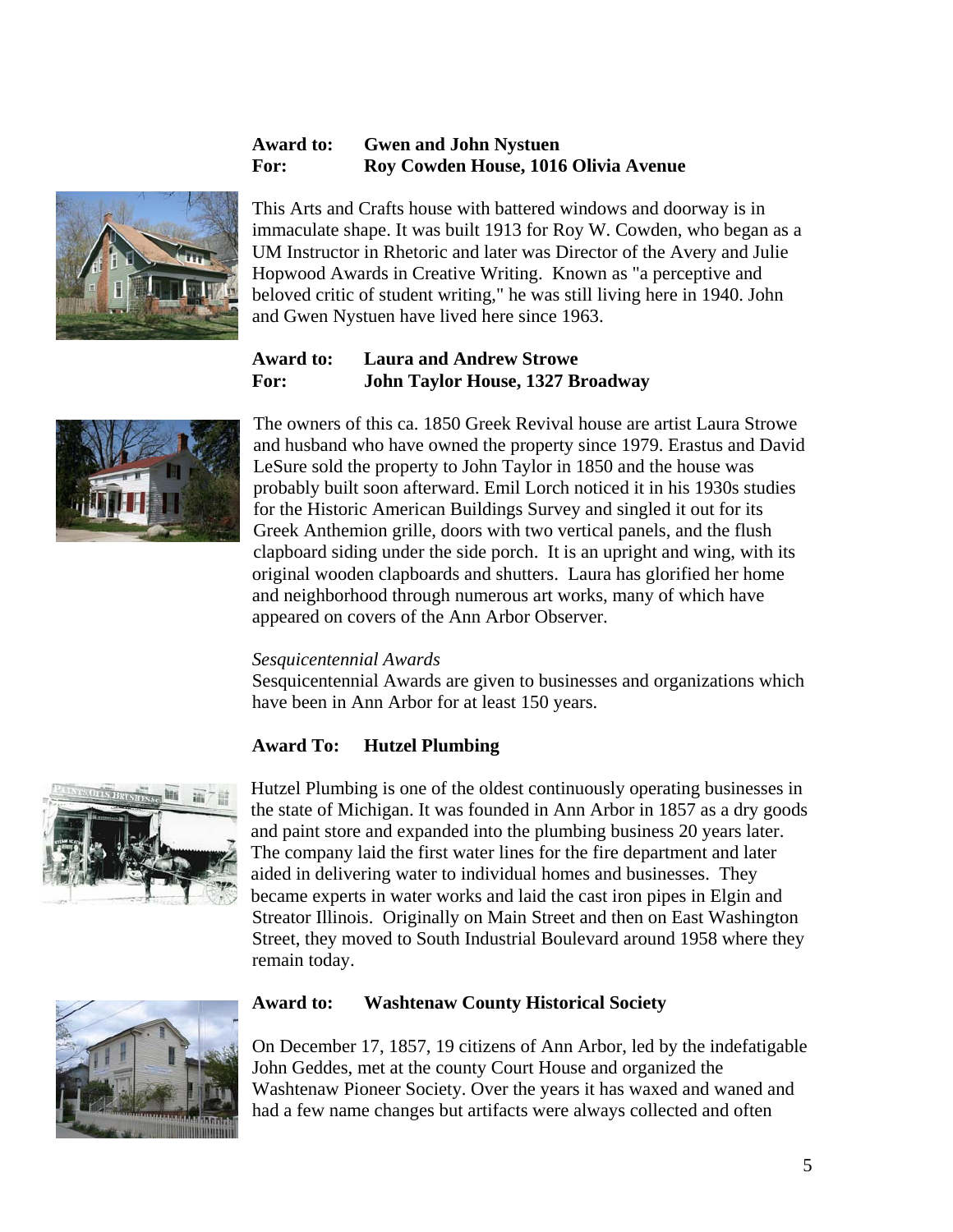stored at the Court House as well as various schools and barns around the county. In the 1920s the Society enjoyed a resurgence with many UM faculty members active in the organization, particularly UM President Ruthven. For years they searched for a permanent home for the collections. The Douglas House on E. Huron, Cobblestone Farm, the Kempf House, Barton Dam, the Dean House on Packard and the Tuomy House on Washtenaw were all considered but fell through for lack of funds. In 1990, the now renamed Washtenaw County Historical Society (WCHS) was given a house on Wall Street by the University of Michigan to be moved to Main and Beakes Streets. In 1999, WCHS was finally able to open the Museum on Main Street. On July 29th, the 150th anniversary was marked there with a gala celebration.

*Preservation Project of the Year* 

#### **Award to: Dennis Dahlman For: The Glazier Building, 100 South Main Street**



This imposing Beaux Arts style building was constructed from 1906-1908 by Frank Glazier of Chelsea. It was renovated with a new cornice, up lighting, and doorways by current owner Dennis Dahlmann, who purchased the historic property in 2000. The architect was Jackson-based Claire Allen, who designed Glazier's other buildings in Chelsea. Glazier had a real 'lust for power' according to one biographer and established the Ann Arbor News to promote his candidacy for State Treasurer. He was convicted of embezzlement in 1910 and sent to Jackson Prison!

The Glazier Building complements Dahlmann's other properties including the Campus Inn, Harris Hall and the Bell Tower Hotel. This project, on Ann Arbor's most prominent and historic corners, involved the reconstruction of the original cornice which had been removed in the 1960s, improvements to the Huron Street lobby, and new signage. Quinn Evans Architects along with Dan Sonntag and Susan Milne of Dahlmann Properties were the project architects. The project is Dahlmann's 100th birthday present to the building... Located at 'ground zero' at the intersection of Main and Huron, where all street numbering begins, this prominent landmark has been returned to its former glory. It is especially enchanting at night when the lights highlight the new cornice.

*Preservationists of the Year* 



#### **Award to: Rita and Peter Heydon**

Mr. and Mrs. Heydon put historic preservation easements on their three properties on East Washington Street, protecting them in perpetuity. The Heydons have owned 322 and 332 E. Washington and Graves Garage for over 25 years (all were purchased in 1980). At that time, Mr. Heydon did a